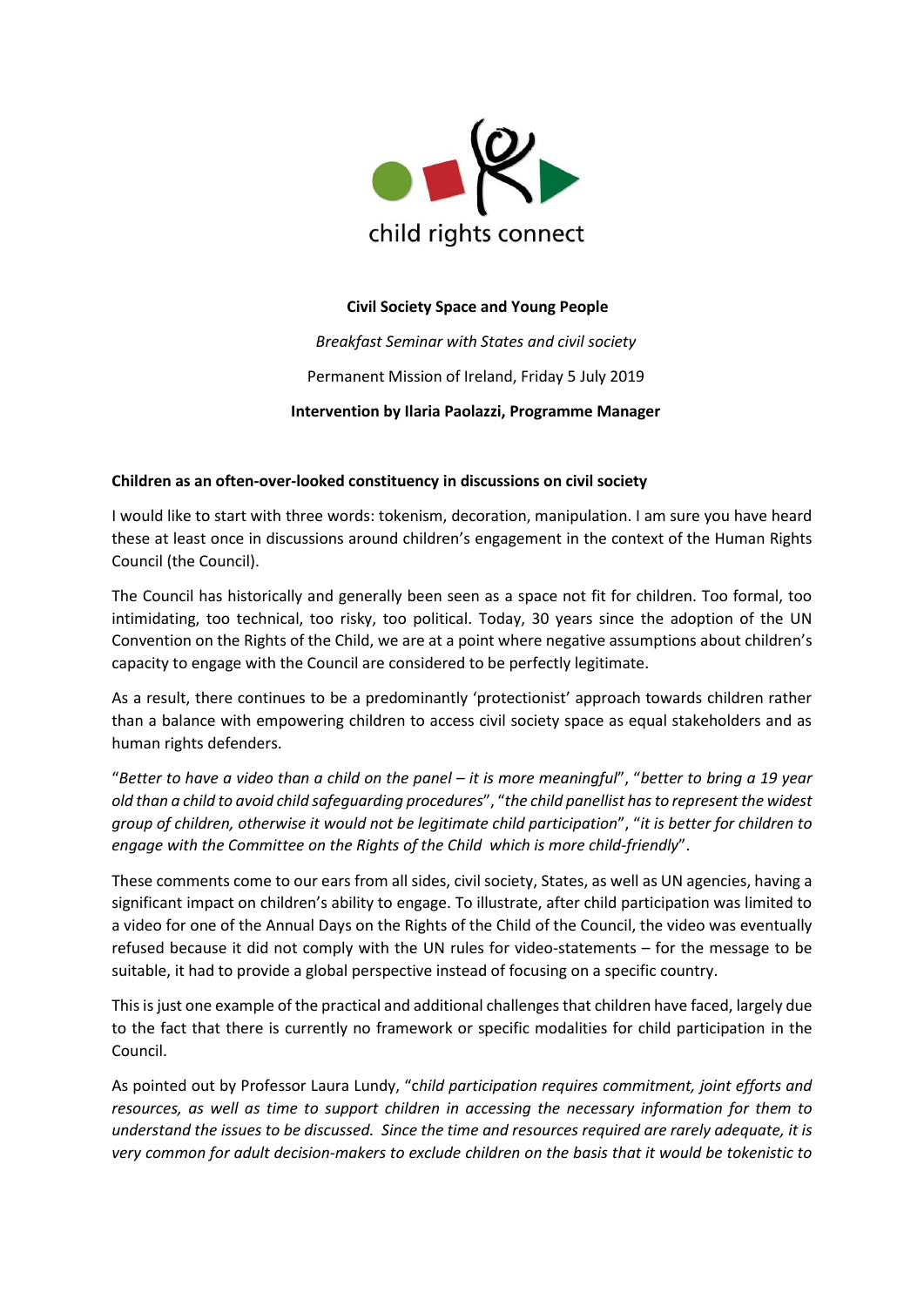*involve them. If it cannot be achieved meaningfully, then it appears to be considered legitimate to not do it at all (…).*

*From a human rights perspective, this is truly striking. It is difficult to think of another situation where it would be presented as honourable to deny an individual the enjoyment of their rights on the basis that full compliance is impossible. (…) The widely held view that tokenism does not qualify as participation has been regularly used to justify the stance that it is better to do nothing at all than to involve children in what may amount to a tokenistic endeavour*<sup>1</sup> .

In reality, what children's feedback show is that even tokenistic participation can be an empowering experience for children, as long as it involves learning and follow-up. This is not to defend or promote tokenism, but to stress that we should not be afraid of trying, even if it will never be "perfect".

## **Recent experiences attempting to improve child engagement at UN level**

There has been increasing child participation at the Council in the last few years, and also a diversification of its forms. We have seen the findings of global consultations with children being presented during panels, a girl with disabilities speaking at the Annual Day on the Rights of the Child in March 2019, children speaking at side-events - either in Geneva or through remote connection -, a working child opening the 2018 UN Forum on Business and Human Rights to speak about good practices in Guatemala, children from the United Kingdom engaging in Philip Alston's visits, attending the presentation of his report to the Council and participating in a follow-up private meeting with him.

Children have also engaged in advocacy around th[e civil society space resolution in 2018.](http://ap.ohchr.org/documents/dpage_e.aspx?si=A/HRC/RES/38/12) This involved empowering a team of child advisors that Child Rights Connect had set up for the Day of General Discussion of the CRC Committee (DGD) on protecting and empowering children as human rights defenders. The process involved face-to-face and online meetings and discussions, including with the Deputy Permanent Representative to the United Nations of the Republic of Ireland.

As a result, the children developed a **[briefing](https://www.childrightsconnect.org/wp-content/uploads/2019/07/Recommendations_civil_society_space.pdf) paper** for the civil society space core group which included a series of recommendations such as mainstreaming a child rights-based approach, promoting child participation and focusing efforts on the most marginalised children.

The [resolution](http://ap.ohchr.org/documents/dpage_e.aspx?si=A/HRC/RES/38/12) eventually referred to the diversity of civil society and recognised children as an underrepresented group. This resolution strengthens the basis for our long-term advocacy for the recognition, empowerment and protection of children as human rights defenders and civic actors.

Since then, we have seen some excellent initiatives from the core group, including Ireland's and Norway's direct involvement in the 2018 DGD, the Council's core group on the rule of law expressing interest in child participation as part of an event on access to justice for children, and - not least – today's event.

## **What lessons can we drawn from these initiatives? How do we better support child participation at the Council?**

All these experiences have had the positive impact of sensitising individual diplomats to children's right to be heard and participate. The commitment and support of committed individuals remain the key factor for success, because they are the ones opening the Council's doors to children.

1

<sup>1</sup> Laura Lundy, *In defense of tokenism? Implementing children's right to participate in collective decisionmaking,* Childhood